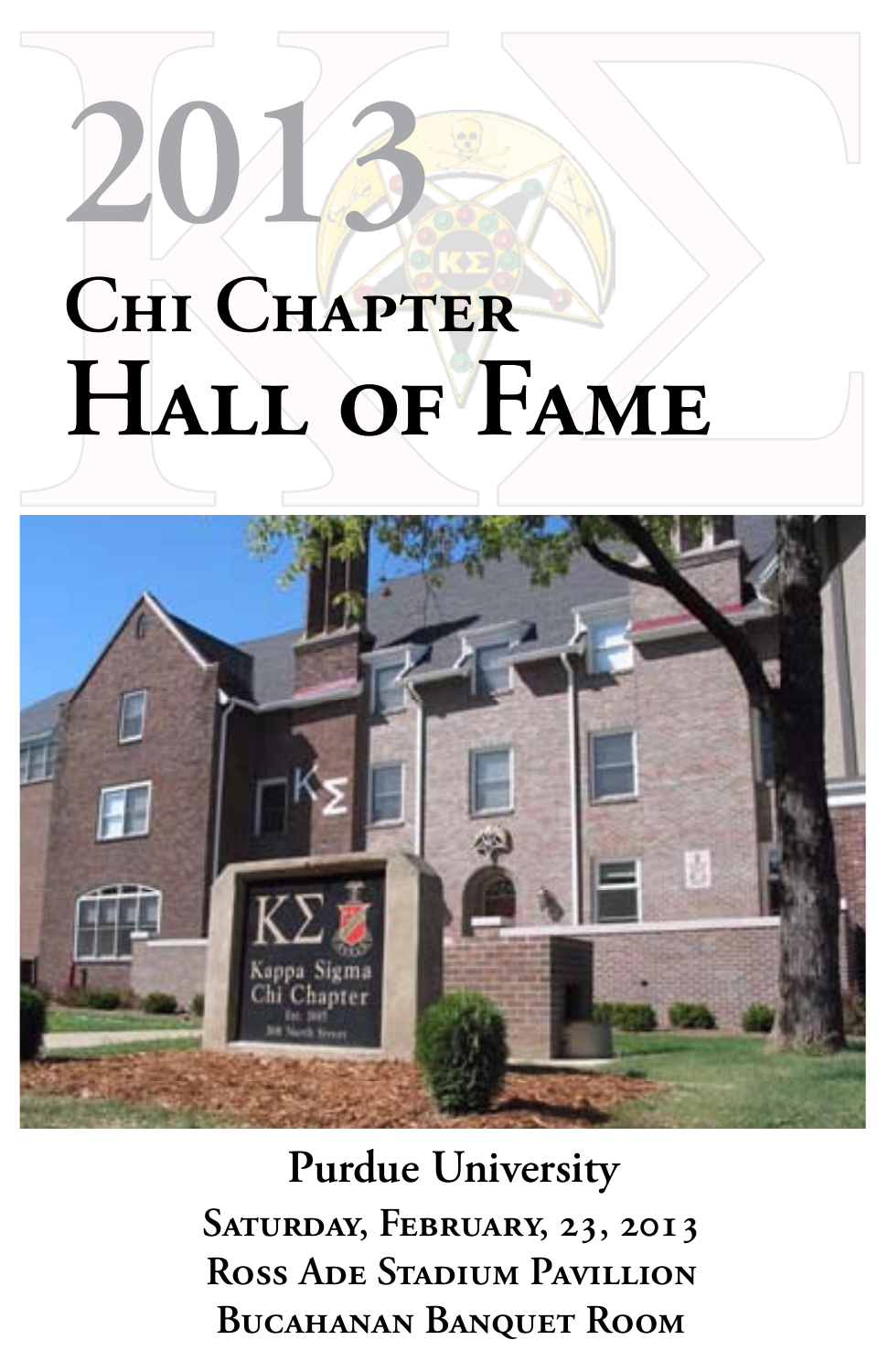## **To the 17th annual Hall of fame & Man of the Year Induction ceremony**

**welcome.....**

The 17<sup>th</sup> Annual Chi Chapter Hall of Fame Awards are presented by the Chi Chapter of Kappa Sigma Fraternity at Purdue University. Conceived as a means of honoring our alumni for outstanding achievements and service, this award has become an integral part of our tradition here at Chi Chapter.

Kappa Sigma is a national fraternity with great pride and a tradition of excellence that our many distinguished alumni have served to enhance throughout the years. Since its founding in 1885, Chi Chapter has seen many brothers rise to positions of prominence.

Congratulations to those who have been awarded this honor!

**This year's Hall of Fame inductee is: Mike Cline '84**

**Chi Chapter Man of the Year: Mike Eskew '68**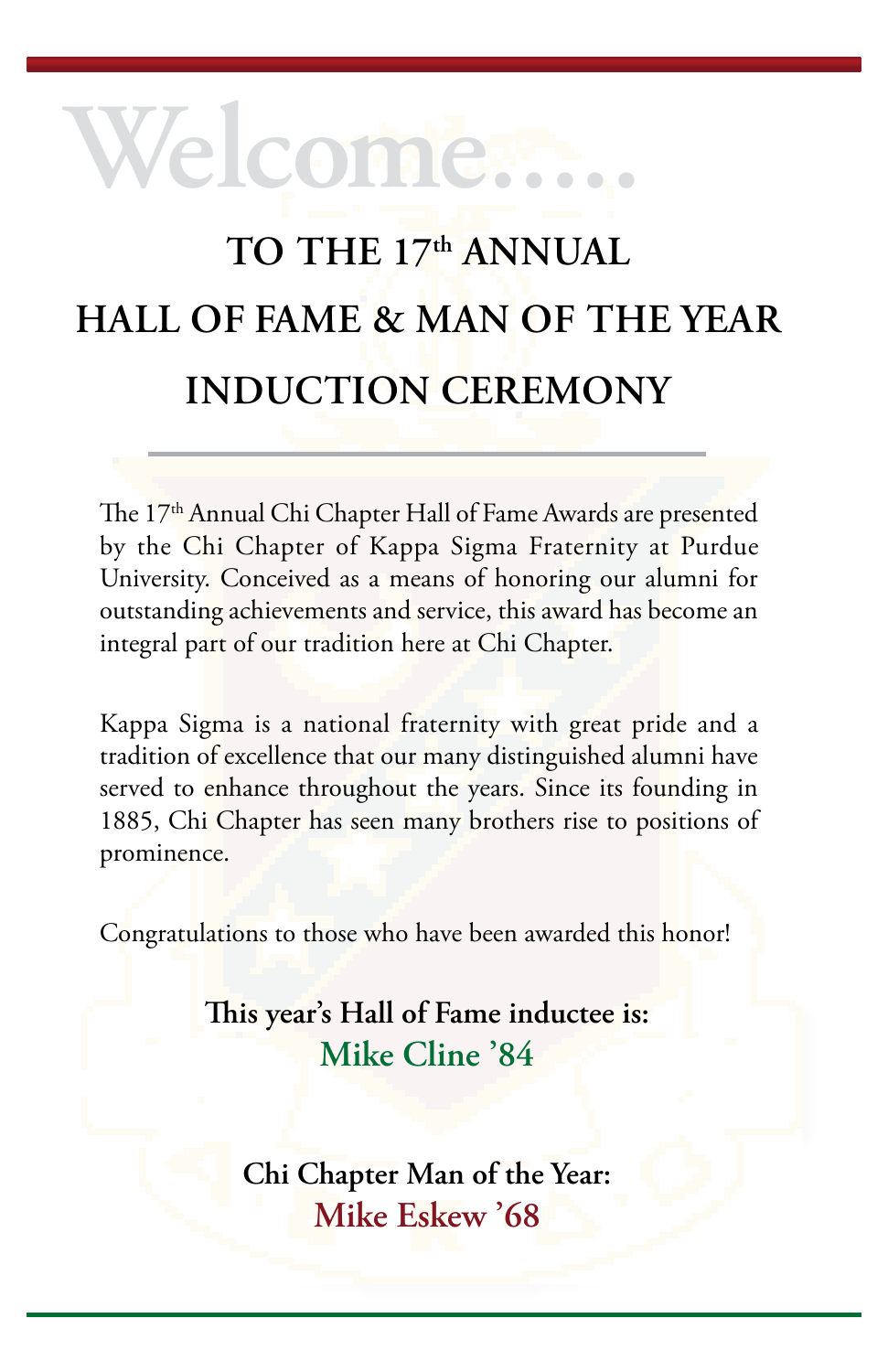# **Program**

#### **Welcome**

*Master of Ceremonies Mike Galt '82*

#### **Grace**

*GMC Jordan Bistodeau '09*

#### **Introduction of Distinguished Guests**

Distinguished Guests Educational Foundation Board Alumni Committee (AAA's) House Association Board *Mike Galt '82*

**Undergraduate Recognition Scholarships** *Lloyd Zickert '45*

**State of the Chi Chapter House Association**

*House Board President Doug Kowert '60*

**State of the Chapter** *Grand Master Peter Evers '09*

**Hall of Fame Induction**

*Mike Cline '84*

**Chi Chapter Man of the Year**

*Mike Eskew '68*

**Closing**

*Mike Galt '82*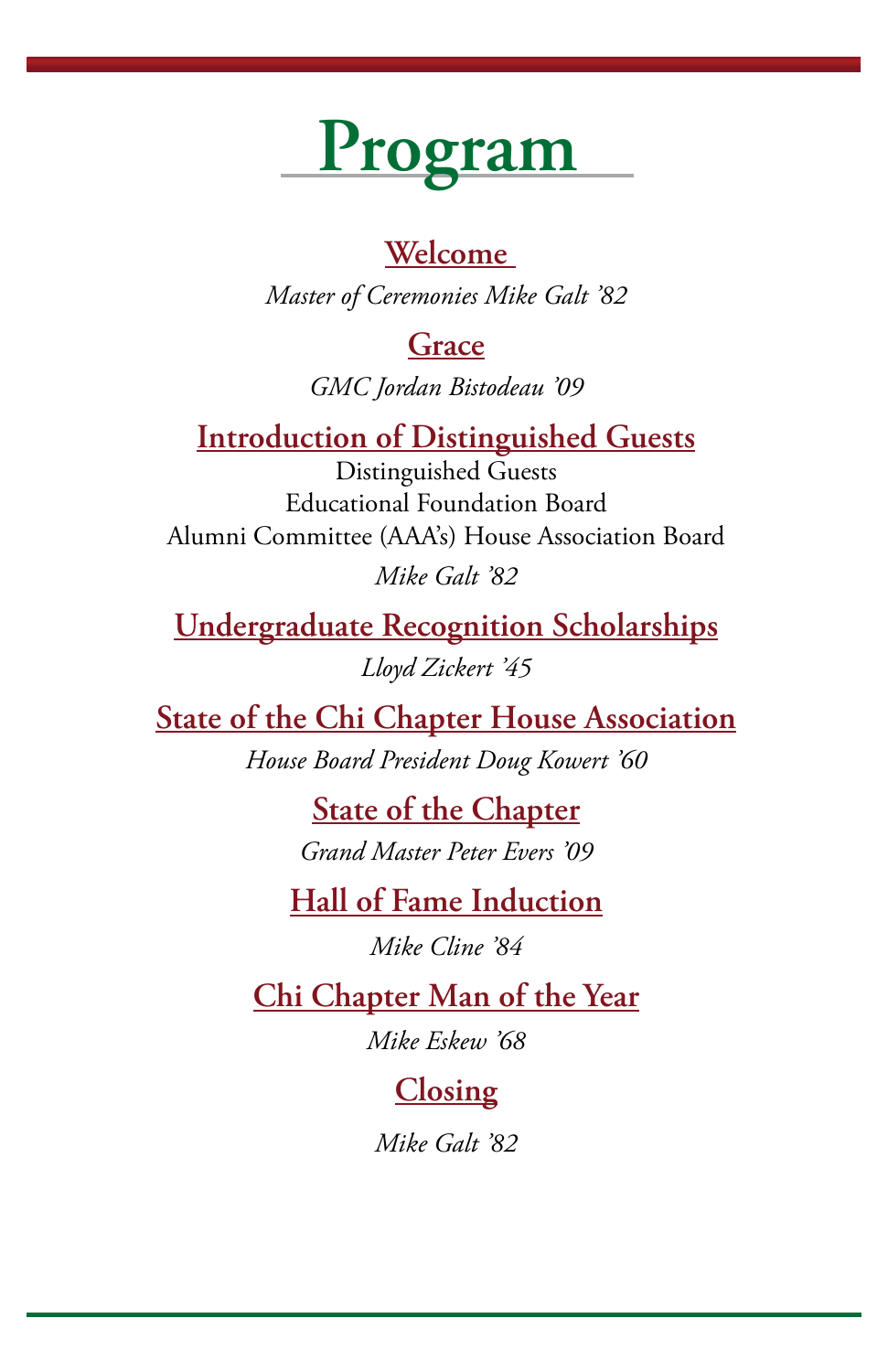Mike Cline'84



Brother Cline became Commissioner of Indiana Department of Transportation (INDOT) on June 13, 2010. As Commissioner of INDOT, Governor Mitch Daniels has entrusted Cline with overseeing all aspects of one of the state's largest agencies. INDOT employs over 4,000 employees and is responsible for the state's highway system that includes over 11,000 centerline miles, nearly 6,000 bridges and an annual construction budget in excess of \$1 billion.

Mike has 21 years of management and engineering experience in the surface transportation industry in both the public and private sectors. Previously, Brother Cline held the position of Deputy Commissioner of Operations for INDOT. He provided executive leadership for INDOT's six regional District Offices, State Construction Director, State Maintenance Director and the Traffic Management Director.

From 1999 to 2006, Mike was an engineering consultant that successfully developed, designed and managed complex transportation projects for public and private clients. He generated company sales, solved client problems and fostered long-standing relationships.

Mike worked nine years for the City of Indianapolis, serving as the city's traffic administrator from 1997 to 1999. During his tenure with the city, he was responsible for the planning, design, maintenance and operation of the City's traffic and parking meter infrastructure. He was the assistant city engineer in Terre Haute, Ind., from 1989 to 1990.

Brother Cline holds a Bachelor of Science in Civil Engineering from Purdue University, is a registered Professional Engineer in Indiana, and is a board certified Professional Traffic Operations Engineer. He is an active member of the Institute of Transportation Engineers (ITE) and was a member of ITE's International Board of Directors.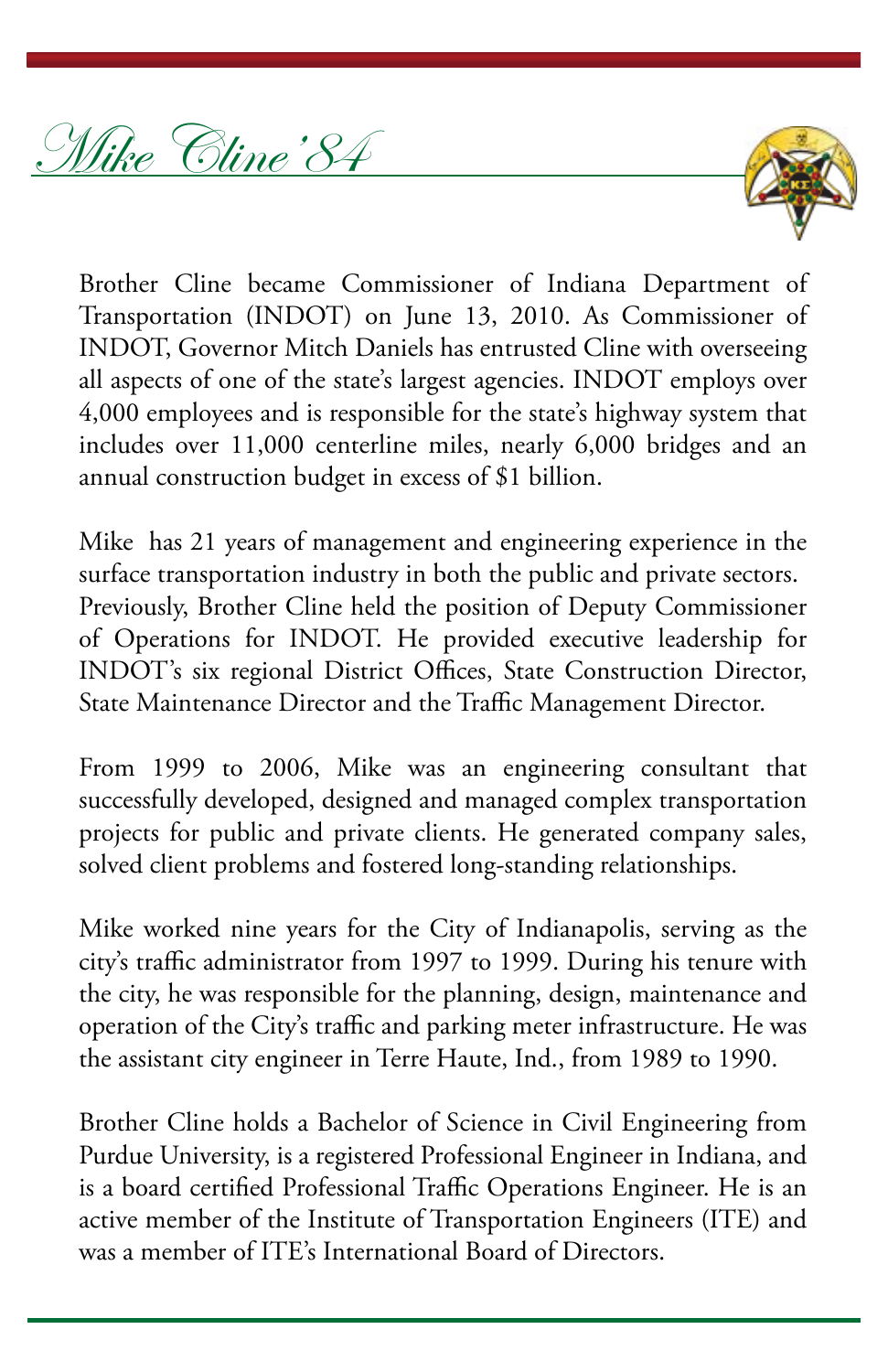Mike and his wife Kimberly live in Indianapolis. They have three children, Josey, Elijah, and Helen.

"In addition to the doors opened by my degree, the most valuable possession I have from my time at Purdue are my friendships, and many of my closest friends are Kappa Sigmas. Sean Kelly, Mark Fowler, Kim Koning, Craig Clokey, to name a few. But here's the thing: it might be that I don't see one of my brothers for 5, 10, or even 20 years. But when I do, we tend to reconnect in minutes, and it is as if we have not skipped a beat. This has happened to me more than once over the years, and I can only attribute it to that part of the soul in each of us that cherishes the joy we experienced when we were young and filled with equal parts discovery, immaturity, zeal, and unconstrained aspiration.

"It might be true that when we were in college, we were really naive, and that we had no idea what we were doing. And it is not to say that we didn't also have some pain and disappointment living at Chi, but as brothers, we were there for each other, and now can bump into each other on rare occasion, and yet be fast friends. How great is that! "

*Not for an hour... a day... or college term only... but for life.*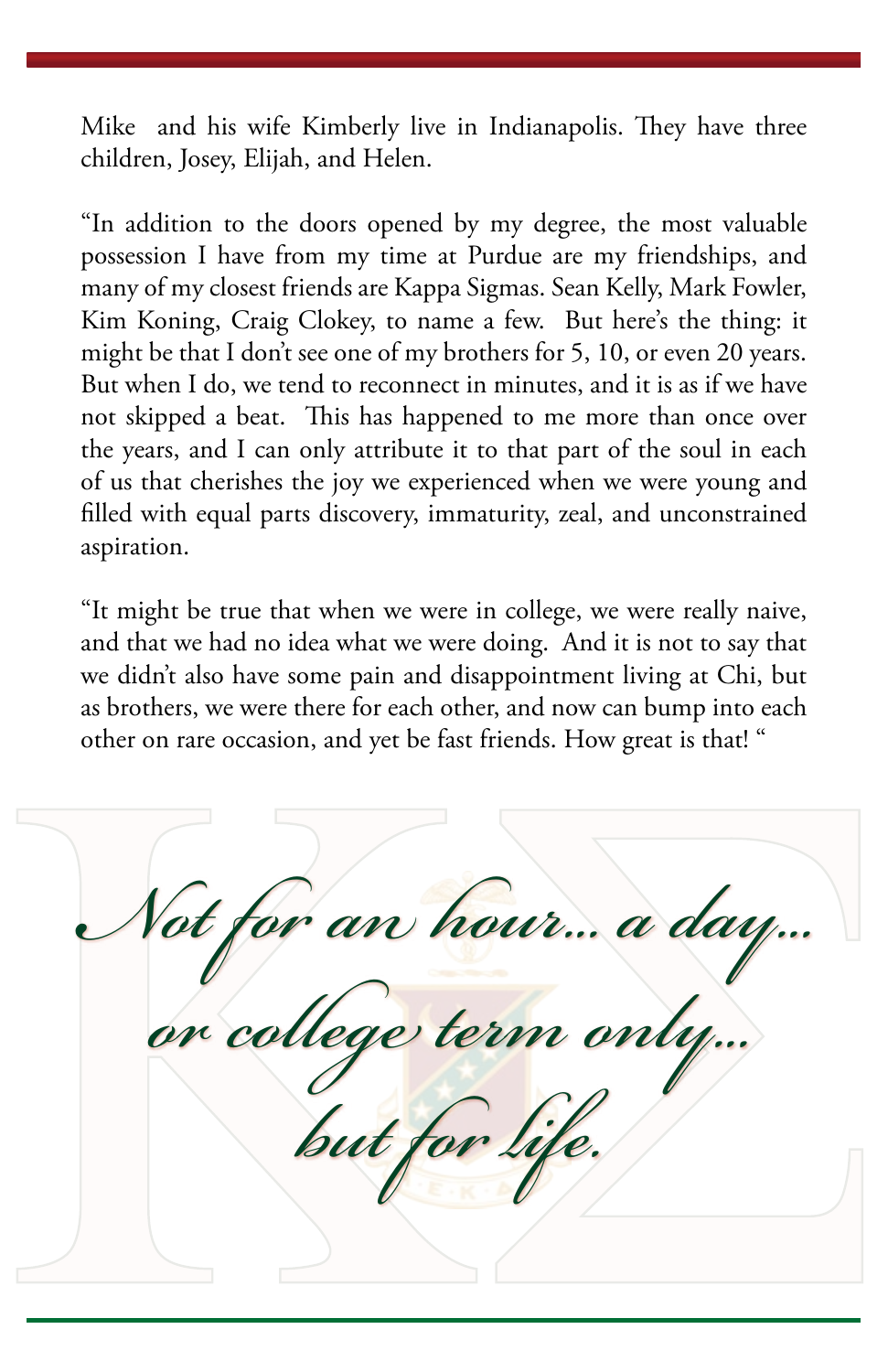

Michael Eskew '68 has shown the kind of business loyalty rarely seen in today's world since graduating from Purdue University in 1972.

After attending graduate school at Butler University and completing the advanced management program at the University of Pennsylvania, Brother Eskew joined United Parcel Service, a company he has remained with for more than 30 years.

He spearheaded the company's expansion into West Germany in 1976, and managed the industrial engineering function of the UPS air group from 1984 to 1991. During that time, UPS introduced next-day air service, Saturday delivery service, and international delivery service. He is currently the senior vice president of engineering and corporate development, and is responsible for the design, construction and maintenance of all UPS facilities.

On Jan. 1, 2002, Brother Eskew was named President and Chief Executive Officer of the company he has served since leaving graduate school. He retired in 2007 after serving six years as chairman and chief executive officer. He continues to serve on the Board of Directors.

As one of the country's most visible businessmen, Brother Eskew has remained active in the community as well. He is a trustee of the UPS Foundation and the Annie E. Casey Foundation, which is the country's largest foundation dedicated to disadvantaged youth. He also serves on the Boards of Directors of the 3M Corporation, IBM and Eli Lilly. He is the former chairman of the U.S. China Business Council and also served on the President's Export Council.

Named the Purdue University Distinguished Engineering Alumni Award in 1998, he has been a valuable contributor to both the university's alumni association and the Chi Chapter. He and his wife Molly have four children: Pat, Kate, Pete and Jim.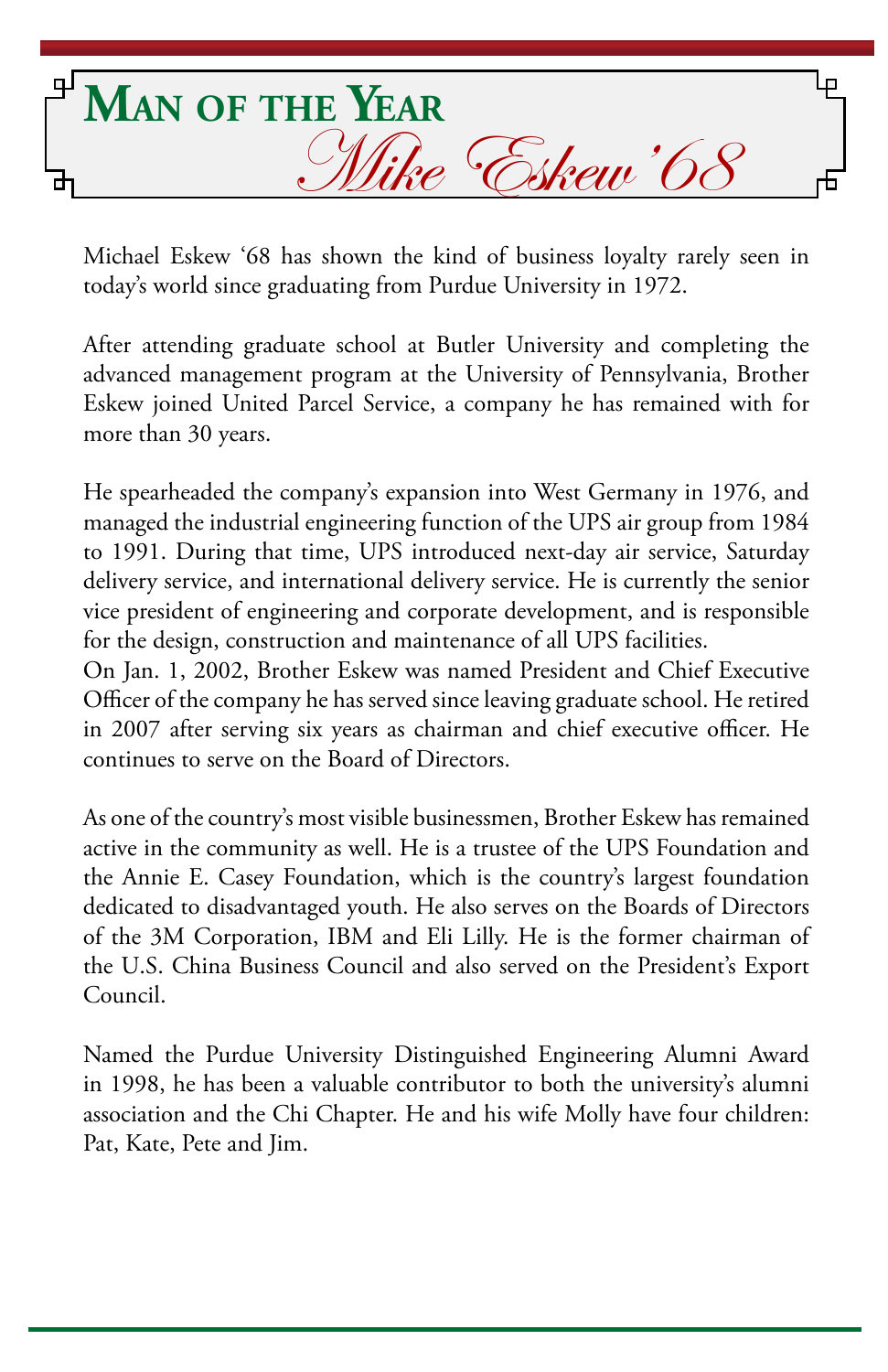### **Chi Chapter MEN OF THE YEAR**

 Joseph Harshman '48 Scott French '81 & Mike Galt '82 Robert Sorensen '60 Doug Kowert '60 Eric Wenaas '59 Jim Milner '79 Joseph Harshman '48

2007 Stuart Williams '00 2008 Mike Griffin '90 2009 Lloyd Zickert '45 2010 Gordon Binder '54 2011 William Topercer '58 2012 Steven Beering '85 **2013 Mike Eskew '68**



*"The Star and Crescent shall not be worn by every man, but only by him who is worthy to wear it. He must be a gentleman…a man of honor and courage…a man of zeal, yet humble… an intelligent man…a man of truth… one who tempers action with wisdom and, above all else, one who walks in the light of God."*